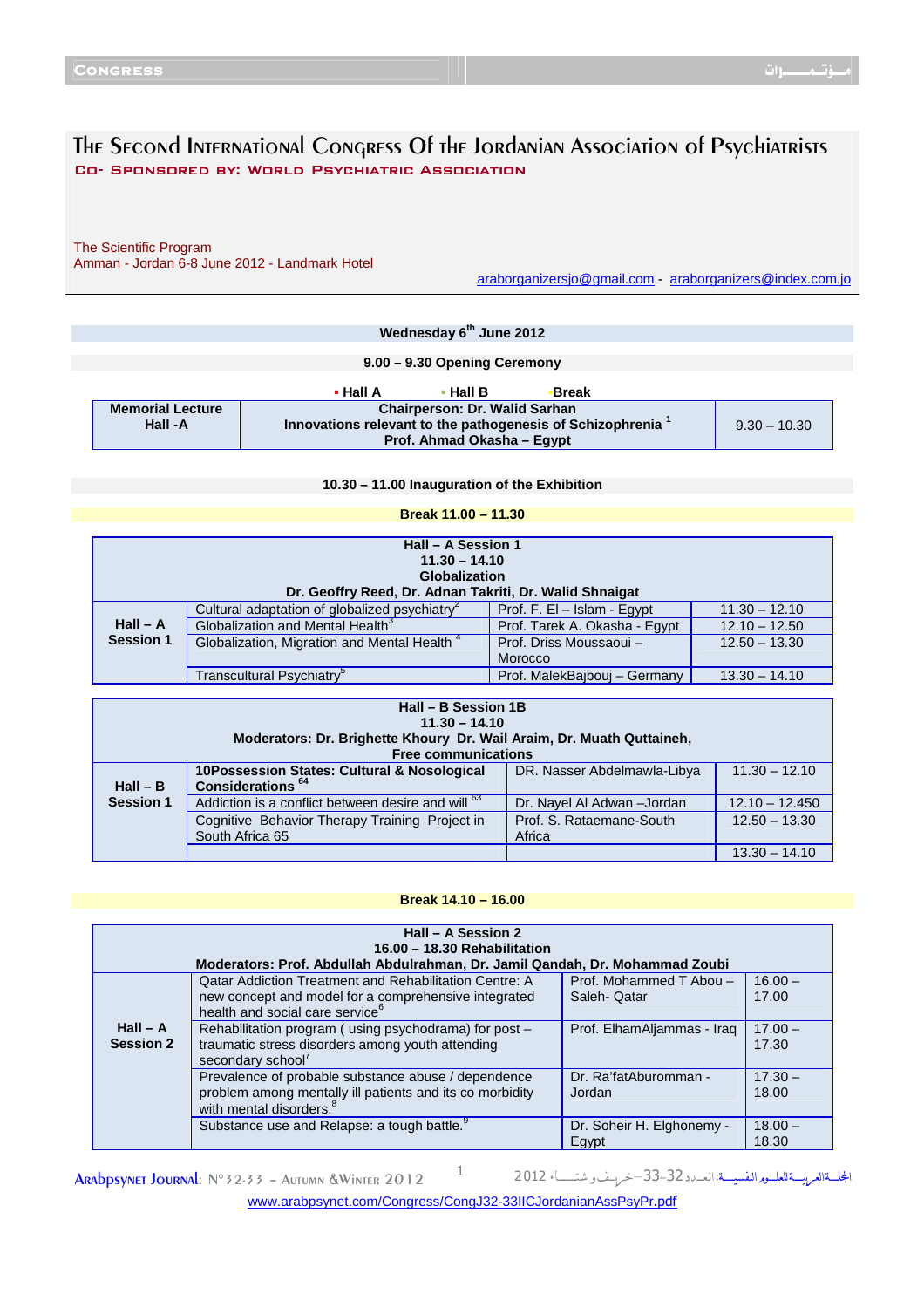| <b>Hall B</b><br><b>Session 3</b><br>16.00 - 18.30 Mental Health<br>Moderators: Prof. Ryad AlAzawi, Dr. Mohammad AbuAjamieh, Dr. Naim Abdelrahman |                                                                                                                           |                                            |                 |
|---------------------------------------------------------------------------------------------------------------------------------------------------|---------------------------------------------------------------------------------------------------------------------------|--------------------------------------------|-----------------|
|                                                                                                                                                   | Utilitarian concept of mental health. <sup>10</sup>                                                                       | Prof. M. Thirunavukarasu - India           | $16.00 - 16.40$ |
| <b>Hall B</b><br><b>Session 3</b>                                                                                                                 | Mental Health and Religious Behavior among<br>University Students in Kartoum <sup>11</sup>                                | Prof. Abdullah Abdelrahman -<br>Sudan      | $16.40 - 17.20$ |
|                                                                                                                                                   | Post - traumatic stress Disorder (PTSD): An Iraqi<br>Perspective <sup>12</sup>                                            | Prof. Abdul - Monaf AI - Jadiry -<br>Irag. | $17.20 - 18.00$ |
|                                                                                                                                                   | The role of the inpatient mental health nurse in<br>facilitating patient adherence to medication<br>regimen <sup>13</sup> | Dr. Fatma Mahmoud Elemary -<br>Egypt       | $18.00 - 18.30$ |

#### **Break 18.30 – 19.00**

| <b>Hall A Session 4</b><br>19.00-21.00<br><b>ICD Symposium</b><br>Moderators : Prof. Malek Bajbouj, Dr. Fayrouz Sayegh, Dr. FalahTamimi |                                                                                                              |                        |                 |  |
|-----------------------------------------------------------------------------------------------------------------------------------------|--------------------------------------------------------------------------------------------------------------|------------------------|-----------------|--|
|                                                                                                                                         | Arab Culture, mental health, and classification <sup>14</sup>                                                | Dr. Nasser Loza- Egypt | $19.00 - 19.30$ |  |
| <b>Hall A</b>                                                                                                                           | The state of science in mental and behavioral disorders in                                                   | Dr. Walid Sarhan-      | $19.30 - 20.00$ |  |
|                                                                                                                                         | the Arab region <sup>15</sup>                                                                                | Jordan                 |                 |  |
| <b>Session 4</b>                                                                                                                        | Voices from the Arab Region: Proposals for the<br>Classification of Mental Disorders in ICD-11 <sup>16</sup> | Dr. Brigitte Khoury -  | $20.00 - 20.30$ |  |
|                                                                                                                                         |                                                                                                              | Lebanon                |                 |  |
|                                                                                                                                         | Towards ICD-11: WHO Field Studies on Clinicians'                                                             | Dr. Geoffrey Reed-     | $20.30 - 21.0$  |  |
|                                                                                                                                         | Conceptualizations of Mental Disorders <sup>17</sup>                                                         | Switzerland            |                 |  |

| <b>Hall B</b>                     |                                                                         |                                 |                 |
|-----------------------------------|-------------------------------------------------------------------------|---------------------------------|-----------------|
|                                   | <b>Session 5</b>                                                        |                                 |                 |
|                                   | Arabic papers 19.00-21.00                                               |                                 |                 |
|                                   | Moderators: Prof. Alean Al-Krenawi, Dr. Nail Adwan, Dr. Nabil Alhmoud   |                                 |                 |
|                                   | العلاج النفسي النسوي في الثقافة العربية <sup>18</sup>                   | د.عصمت حوسو – الاردن            | $19.00 - 19.40$ |
| <b>Hall B</b><br><b>Session 5</b> | الاضطر ابات النفسية المصاحبة للدورة الشهرية <sup>19</sup>               | د.جمال النركي – نونس            | $19.40 - 20.20$ |
|                                   | دور الأخصائيين النفسيين في ثورات ربيع العرب– (دراسة<br>$^{20}$ نطبيقية) | أ.د.قاسم حسين صىالح –<br>العراق | $20.20 - 21.00$ |

### **Thursday 7th June 2012**

| <b>Hall ASession 6</b><br>free communications<br>$9.00 - 11.00$<br>Moderators: Dr. Helen Miller, Dr. Jamal Khatib, Dr. Samir Samawi |                                                                                                   |                                  |                 |
|-------------------------------------------------------------------------------------------------------------------------------------|---------------------------------------------------------------------------------------------------|----------------------------------|-----------------|
|                                                                                                                                     | Prevalence and risk factors of post-traumatic stress disorder<br>in Mosul city. <sup>21</sup>     | Dr. Basil AlChalabi-Iraq         | $9.00 - 9.30$   |
| <b>Hall A</b><br>Session 6                                                                                                          | A study of the effect of oral contraceptive pill on<br>neuropsychological function. <sup>22</sup> | Dr. Hamid Alhai-UK               | $9.30 - 10.00$  |
|                                                                                                                                     | Caring For Those Who Care: Combating Compassion<br>Fatigue. <sup>23</sup>                         | Dr. Ossama Osman-<br><b>UAE</b>  | $10.00 - 10.30$ |
|                                                                                                                                     | Sleep Patterns in Post-Traumatic Disorder Patients: <sup>24</sup>                                 | Dr. Soheir H.<br>ElGhonemy-Egypt | $10.30 - 11.00$ |

| <b>Hall BSession 7</b>                                                                                                 |                                                                                     |  |  |  |
|------------------------------------------------------------------------------------------------------------------------|-------------------------------------------------------------------------------------|--|--|--|
|                                                                                                                        | 9.00-11.00                                                                          |  |  |  |
|                                                                                                                        | Arabic workshop                                                                     |  |  |  |
|                                                                                                                        | Arabpsynet                                                                          |  |  |  |
|                                                                                                                        | Moderators: Prof. Abdullah Abdelrahman, Dr. Radwan BaniMustafa. Dr. Khaled Mughrabi |  |  |  |
| <b>Hall B</b><br>أرابسينات " (نحو تواصل وتأصيل عربي للعلوم النفسية 25)<br>دکتور جمال الترکے _ تونــس<br>$9.00 - 11.00$ |                                                                                     |  |  |  |
| <b>Session 7</b>                                                                                                       |                                                                                     |  |  |  |

ARAbpsynet Journal: N°32-33 - Autumn &Winter 2012<sup>2</sup>

الجلسة العربيسة للعلسوم النفسيسة: العسدد 32-33-تخريسف و شتسساء 2012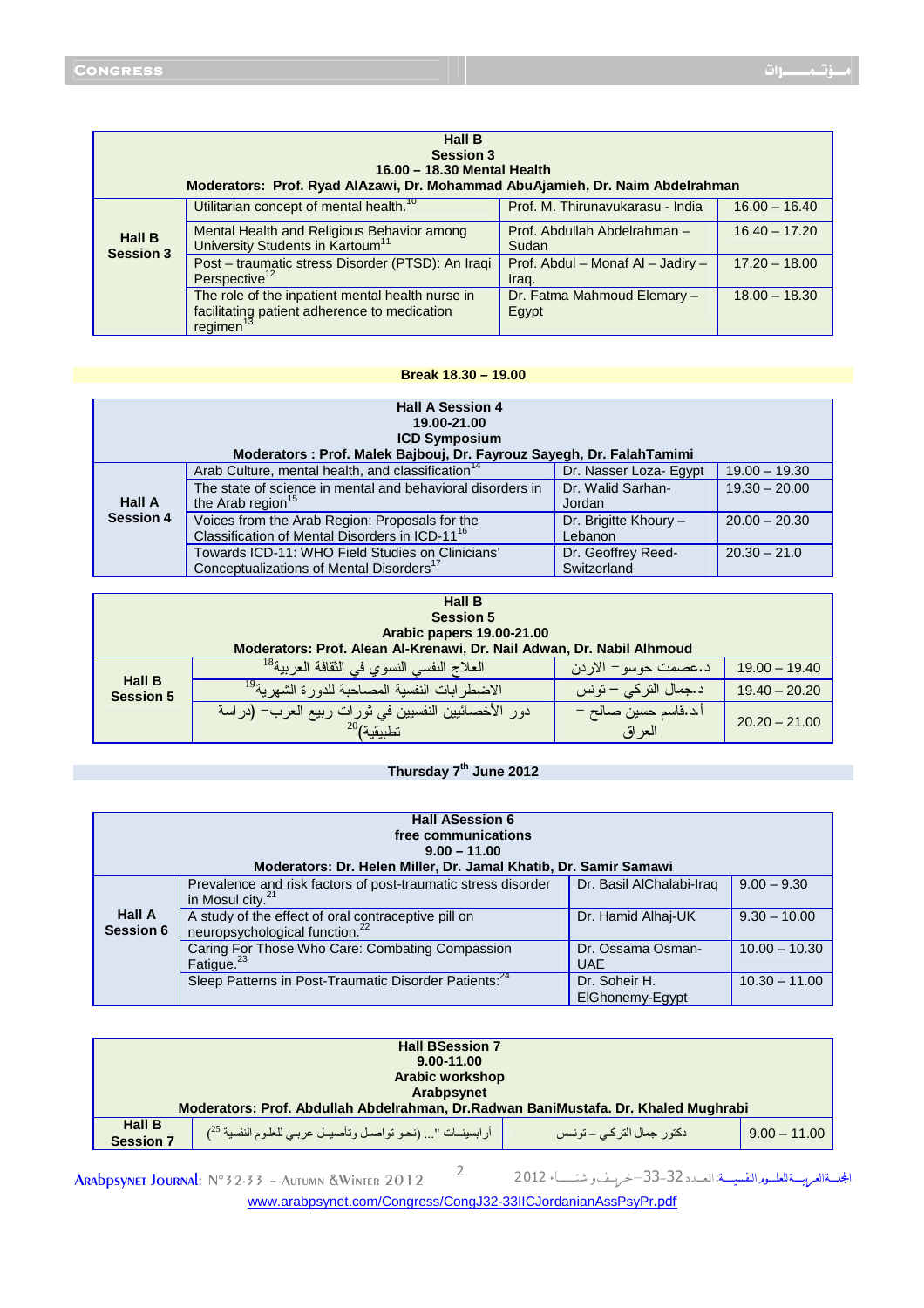#### **Break 11.00 – 11.30**

| <b>Hall ASession 8</b><br>11.30-14.00<br><b>Bipolar Affective Disorder</b><br>Moderators: Dr. Rasmyieh Alamer, Dr. Rakan Alduliemy, Dr. Loai Sager |                                                                                                       |                                   |                 |
|----------------------------------------------------------------------------------------------------------------------------------------------------|-------------------------------------------------------------------------------------------------------|-----------------------------------|-----------------|
| <b>Hall A</b>                                                                                                                                      | A review of the evidence-based treatment of<br>depression in bipolar affective disorder <sup>26</sup> | Dr. Hamid Alhai-UK                | $11.30 - 12.20$ |
| <b>Session 8</b>                                                                                                                                   | Bipolar Disorder; a Receptacle for Psychotropics <sup>27</sup>                                        | Prof. Tarek A. Okasha             | $12.20 - 13.10$ |
|                                                                                                                                                    | The Role of Atypical Antipsychotics in Maintenance<br>Management of Bipolar Disorder <sup>228</sup>   | Dr. Mohammad Habashneh-<br>Jordan | 13.10-14.00     |
|                                                                                                                                                    |                                                                                                       | sponsored by Astra Zeneca         |                 |

| <b>Hall B Session 9</b><br>11.30-14.00<br><b>Free communications</b><br>Moderators: Dr. Ali Alqam, Dr. Rafat Alfoqaha, Dr . Abdullah Abuadas |                                                                                                                                                 |                                 |                 |  |
|----------------------------------------------------------------------------------------------------------------------------------------------|-------------------------------------------------------------------------------------------------------------------------------------------------|---------------------------------|-----------------|--|
|                                                                                                                                              | Effects of fluoxetine on sex hormonal levels in depressed<br>male patients <sup>29</sup>                                                        | Dr. Bacil Alchalabi- Iraq       | 11.30 -12.00    |  |
| <b>Hall B</b><br><b>Session 9</b>                                                                                                            | Prevalence and sociodemographic correlates of<br>premenstrual dysphoric disorder in the Gulf city of AI - Ain<br>$-$ United Arab Emirates. $30$ | Dr. Ossama Osman-<br><b>UAE</b> | $12.00 - 12.30$ |  |
|                                                                                                                                              | Dental Phobia among patients attending for Teeth<br>extraction surgery. <sup>31</sup>                                                           | Dr. M.ohammad Zoubi-<br>Jordan  | $12.30 - 13.00$ |  |
|                                                                                                                                              | Psychiatric aspects of polygamy in Jordan <sup>32</sup>                                                                                         | Dr. Weal Samara -<br>Jordan     | $13.00 - 14.00$ |  |
|                                                                                                                                              | A continuum Paradigm of Psychopathology: Narcissism as<br>the contruct in mental illness <sup>33</sup>                                          | Dr. Nasri Jacir - Jordan        | $13.30 - 14.00$ |  |

### **Break 14.00 16.00**

| <b>Hall ASession 10</b><br><b>Free communications</b><br>16.00-18.00<br>Moderators: Dr. Ossama Osman, Dr. Mohammed Habashneh, Dr. Nina Agaenko |                                                                     |                              |                 |
|------------------------------------------------------------------------------------------------------------------------------------------------|---------------------------------------------------------------------|------------------------------|-----------------|
| Teaching Ethics in Psychiatry <sup>34</sup><br><b>Hall A</b><br>Prof. Driss Moussaoui-<br>$16.00 - 17.00$<br><b>Session 10</b><br>Morocco      |                                                                     |                              |                 |
|                                                                                                                                                | Suicidality: Assessment and Pharmacological Treatment <sup>35</sup> | Prof. David V. Sheehan - USA | $17.00 - 18.00$ |

| <b>Hall BSession 11</b><br><b>Free communications</b><br>$16.00 - 18.00$<br>Moderators: Dr Fawzy Daoud, Dr. Adnan Alkooz, Dr. Abdelhameed AlAli |                                                                                                            |                              |                 |
|-------------------------------------------------------------------------------------------------------------------------------------------------|------------------------------------------------------------------------------------------------------------|------------------------------|-----------------|
| <b>Hall B</b>                                                                                                                                   | Stability of temperament in the general and clinical population <sup>36</sup>                              | Prof. Elie Karam-<br>Lebanon | $16.00 - 16.40$ |
| <b>Session 11</b>                                                                                                                               | Adopting a holistic approach to patient care; Physical Health Screening in Bipolar Disorder. <sup>37</sup> | Dr. Helen L Millar-<br>UK    | $16.40 - 17.20$ |
|                                                                                                                                                 | Psychiatric morbidity across perinatal period in a sample of<br>Egyptian women <sup>38</sup>               | Dr. Dina Ibrahim-<br>Egypt   | $17.20 - 18.00$ |

### **Break 18.00-18.30**

| <b>Hall ASession 12</b><br>18.30-20.30<br><b>Cultural Psychiatry</b><br>Moderators: Dr. Mohammad Dabbas, Dr. Musttafa Odeh, Dr. Mohammad Rabie |                                                           |                         |                 |
|------------------------------------------------------------------------------------------------------------------------------------------------|-----------------------------------------------------------|-------------------------|-----------------|
|                                                                                                                                                | Arab culture and mental health care <sup>39</sup>         | Prof. F. El-Islam-Eqypt | $18.30 - 19.10$ |
| <b>Hall A</b>                                                                                                                                  | Mental Health and Polygamy: The Syrian Case <sup>40</sup> | Prof. Alean Al-Krenawi- | $19.10 - 19.50$ |
| <b>Session 12</b>                                                                                                                              |                                                           | Canada                  |                 |
|                                                                                                                                                | The Role of psychiatric services in the time of Arab      | Dr. Ghada Alkholy-      | $19.50 - 20.30$ |
|                                                                                                                                                | revolutions <sup>41</sup>                                 | Egypt                   |                 |

אـــــ א
ـــــ 
ـــــم אــــــ :אـ
ــــد 33<sup>32</sup> – ــــ و ـــــــــــ <sup>012</sup> <sup>2</sup> <sup>3</sup> 2012 Winter &Autumn – °32-33<sup>N</sup> :Journal Arabpsynet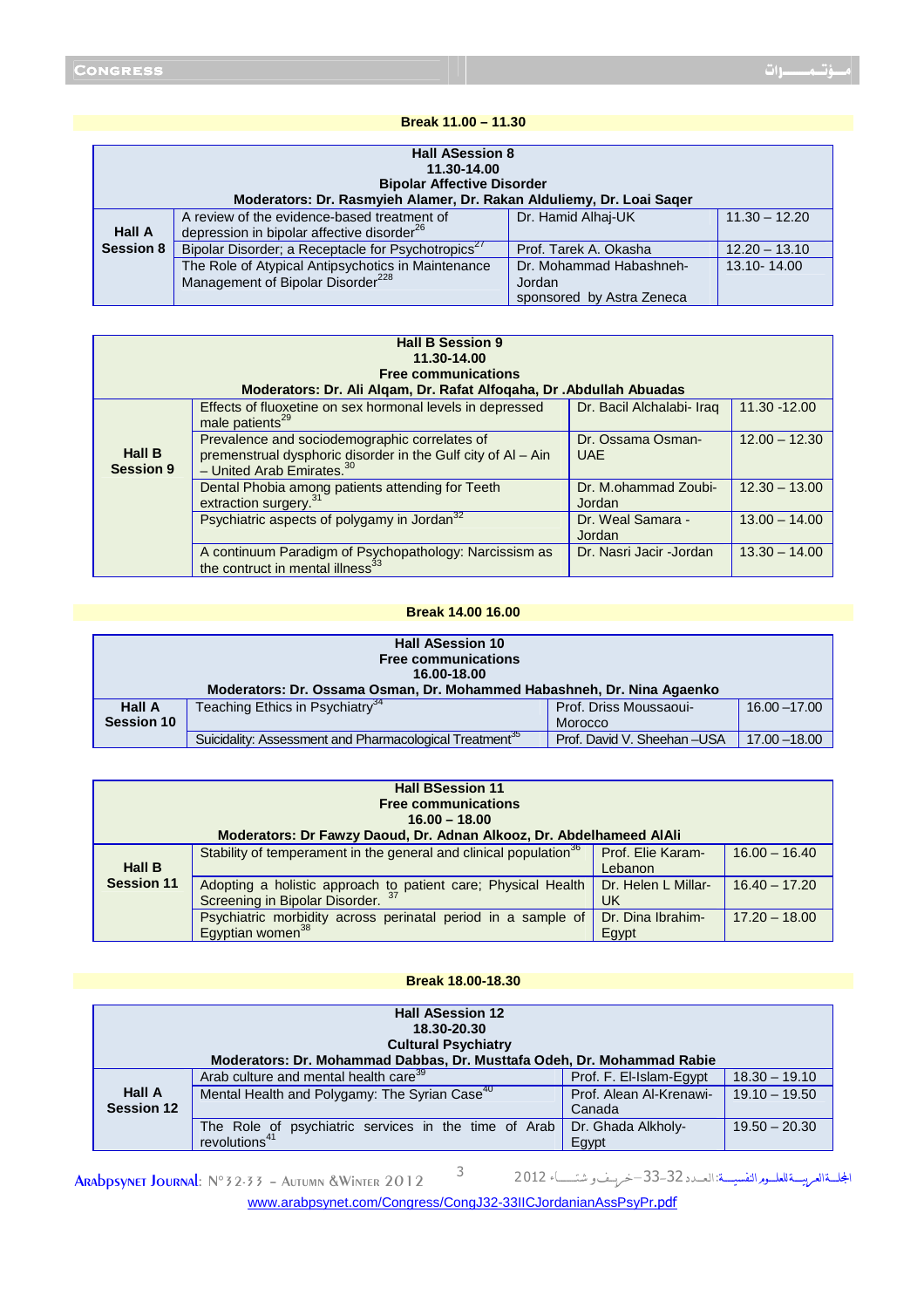| <b>Hall B Session 13</b><br>18.30-20.30<br><b>MINI symposium</b><br>Moderators: Prof. Elie Karam. Prof. Tawfig Daradkeh Dr. Wael Sammara |                                                                                                                                         |                                      |                    |
|------------------------------------------------------------------------------------------------------------------------------------------|-----------------------------------------------------------------------------------------------------------------------------------------|--------------------------------------|--------------------|
|                                                                                                                                          | Measurement Based Care: Can the Use of Scales & Structured<br>interviews Change the Course of Treatment? <sup>42</sup>                  | Prof. David V Sheehan-<br><b>USA</b> | $18.30 -$<br>19.30 |
| <b>Hall B</b><br><b>Session</b><br>13                                                                                                    | Measurement Based Care: The Use of the Arabic Versions of<br>the MINI and the SDS in clinical practice, education and<br>research? $43$ | Dr. Ossama Osman-<br><b>UAE</b>      | $19.30 -$<br>20.15 |
|                                                                                                                                          | <b>Discussion</b>                                                                                                                       |                                      | 20.15-20.30        |

## **Friday 8th June 2012**

| <b>Hall A Session 14</b><br>9.00-12.00<br><b>Free communications</b><br>Moderators: Dr. Nasser Loza, Dr. Nasser Shuriqui, Dr. Mahmoud Alshareef |                                                                                                                                                                                                   |                                         |                    |
|-------------------------------------------------------------------------------------------------------------------------------------------------|---------------------------------------------------------------------------------------------------------------------------------------------------------------------------------------------------|-----------------------------------------|--------------------|
| Hall A                                                                                                                                          | The World Federation for Mental Health: Building its<br>constituency in the East Mediterranean Region for<br>improving care and the lives of the mentally ill and their<br>families <sup>44</sup> | Prof. Mohammed T Abou-<br>Saleh - Qatar | $9.00 - 9.40$      |
| <b>Session</b><br>14                                                                                                                            | WFMH Collaborative Project with the Diabetes and<br>Depression Dialogue (DDD) DDD Project: Adopting A<br>Holistic Approach in the Management of Diabetes and<br>Depression. <sup>45</sup>         | Dr. Helen L Millar-UK                   | $9.40 -$<br>10.20  |
|                                                                                                                                                 | Attitudes toward Help-Seeking among Middle Eastern<br>Students and Their Cultural Belief about Mental Health<br>Problems <sup>46</sup>                                                            | Prof. Alean Al-Krenawi-<br>Canada       | $10.20 -$<br>11.00 |
|                                                                                                                                                 | The eclipse of a cultural bound syndrome <sup>47</sup>                                                                                                                                            | Prof. Mohamed Fakhr El-<br>Islam-Egypt  | $11.00 -$<br>11.30 |
|                                                                                                                                                 | Study of Brain Single Photon Emission Computed<br>Tomography in a Sample of Egyptian Autistic Male versus<br>Female Children <sup>48</sup>                                                        | Dr. Nivert Zaki- Egypt                  | $11.30 -$<br>12.00 |

| <b>Hall B Session 15</b><br>$9.00 - 12.00$<br><b>Free communications</b><br>Moderators: Dr. Bahjat Abdelrahim, Dr. Khalil Abu Znnad, Dr. Ahmad Aljaloudi |                                                                                                                           |                                    |                    |
|----------------------------------------------------------------------------------------------------------------------------------------------------------|---------------------------------------------------------------------------------------------------------------------------|------------------------------------|--------------------|
|                                                                                                                                                          | Neuropsychology in the Courtroom: What Mental Health<br>Professionals Need to Know? <sup>49</sup>                         | Dr. M. K. Hamza-USA                | $9.00 - 9.40$      |
|                                                                                                                                                          | Depression among adults with diabetes in Jordan: risk<br>factors and relationship to blood sugar control. <sup>50</sup>   | Dr. Rasmieh M. Al-Amer-<br>Jordan  | $9.40 -$<br>10.20  |
| <b>Hall B</b><br><b>Session</b>                                                                                                                          | Characteristics of interpersonal violence form Al - Ain<br>trauma registry. <sup>51</sup>                                 | Dr. Ossama Osman-UAE               | $10.20 -$<br>11.00 |
| 15                                                                                                                                                       | Depression in primary care patients with chronic physical<br>illness<br>In Jordan University Hospital (JUH) <sup>52</sup> | Dr. Radwan Banimustafa -<br>Jordan | $11.00 -$<br>11.30 |
|                                                                                                                                                          | Prescribing Errors in Psychiatry: the Jordan perspective <sup>53</sup>                                                    | Dr. Mousa Doughmi-<br>Jordan       | $11.30 -$<br>12.00 |

#### **Break 12.00-16.00**

| <b>Hall A Session 16</b><br>16.00-18.00<br>Schizophrenia - Janssen sponsored<br>Moderators : Prof. Abdelmanaf Aljadry, Dr. Musa Hassan Dr. Radwan Elian |                                                                                                            |                                     |                    |
|---------------------------------------------------------------------------------------------------------------------------------------------------------|------------------------------------------------------------------------------------------------------------|-------------------------------------|--------------------|
|                                                                                                                                                         | What are the treatment options for optimum long-term<br>patient outcomes? <sup>54</sup>                    | Prof. Andreas Schreiner-<br>Germany | 16.00 - 17.00      |
| <b>Hall A</b><br><b>Session</b>                                                                                                                         | The neurobiology, clinical diagnosis, and current<br>management of schizoaffective disorder. <sup>55</sup> | Prof. Tawfig Daradkeh- Jordan       | $17.00 -$<br>17.45 |
| 16                                                                                                                                                      | <b>Discussion</b>                                                                                          |                                     | 17.45-18.00        |

ARADPSYNET JOURNAL: N°32-33 - AUTUMN &WINTER 2012 4

المجلسة العريسة للعلسوم النفسيسة: العسدد 32-33-ضرسف و شتسساء 2012